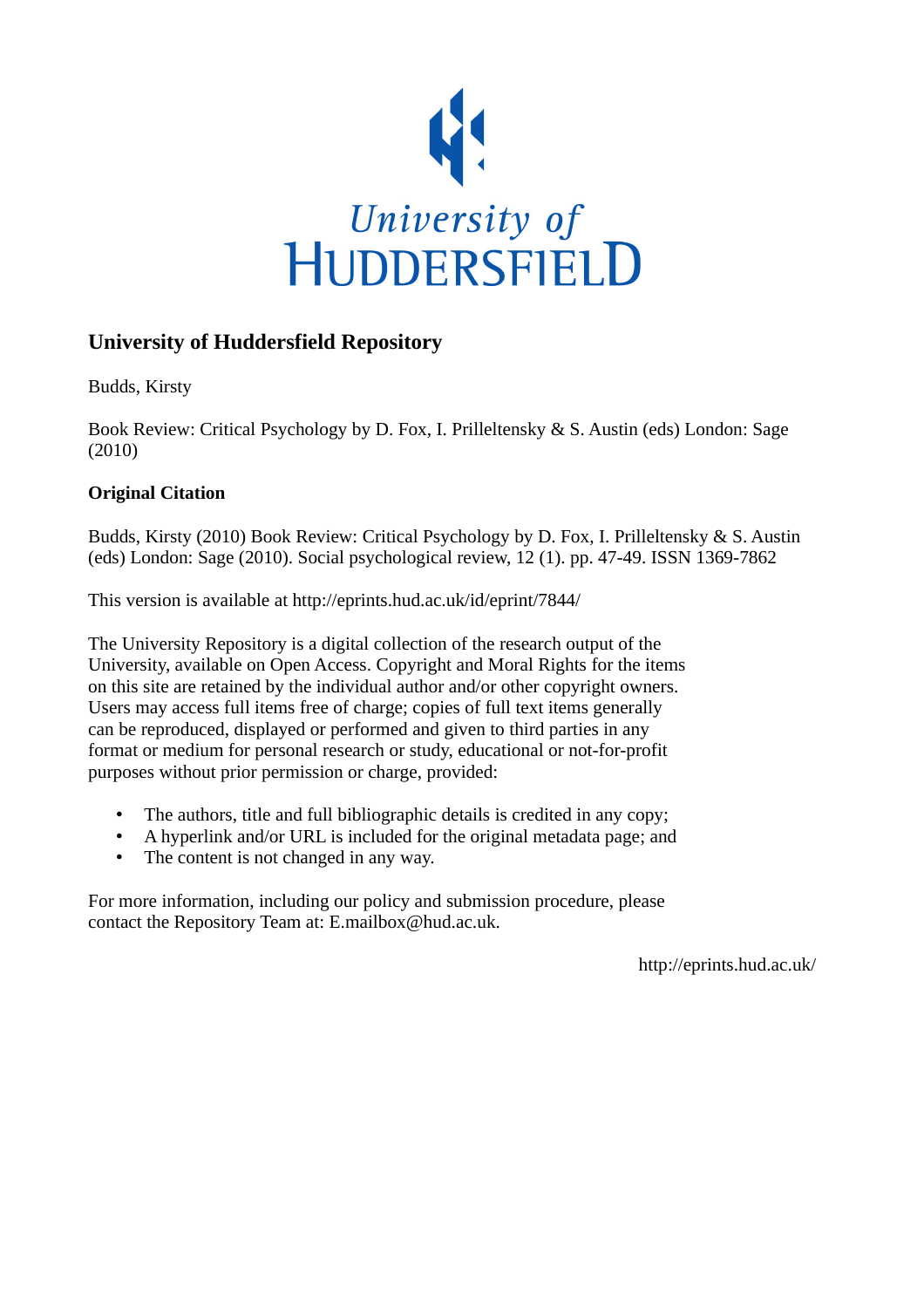## Critical Psychology: An Introduction Edited by Dennis Fox, Isaac Prilleltensky & Stephanie Austin

Reviewed by Kirsty Budds, PhD student, University of Huddersfield.

As acknowledged by the editors, at the time the first edition of Critical Psychology was published, books about critical psychology were fairly rare. Things have changed over the last decade and this "fully revised, reconfigured and expanded" (p. xviii) second edition emerges at a time when critical approaches to the discipline are increasingly being explored. This extensive edited collection aims to provide an overview of critical approaches to psychology, predominantly, but not exclusively, for those who have never come across them before.

Fox defines critical psychology as "an effort to challenge the forces within mainstream psychology that help sustain unjust political, economic, and other societal structures" (p 410). By mainstream he means the kind of psychology that is "presented as a science" and "whose researchers use objective methods to understand human behaviour" (p 3) - the kind of psychology which is predominantly taught and practiced today and which is critiqued by the individual authors in this collection.

In a comprehensive and informative introduction, the editors sketch out the main arguments and concerns of critical psychology in terms of its 'challenge' to the mainstream. These concerns are echoed to varying degrees by the different authors throughout the text. One of the main criticisms the authors have of mainstream psychology is that its task is too narrow. It is suggested its "minor reforms to smooth out society's rough edges…simply don't go far enough" (p 3). The authors stress that they are not questioning the sincerity of mainstream psychologists' attempts to 'do good' with their research, teaching or practice. However, their concern is that in practising this kind of psychology they may also, albeit unknowingly, be doing undue harm by upholding harmful institutional structures, which perpetuate oppression and inequality.

Unlike more progressive disciplines, such as sociology, political theory and anthropology, psychology's focus on the individual, its insistence in carrying out 'objective' research, and its efforts to maintain neutrality, largely prevent it from bringing about something the collection of authors are passionate about and believe psychology should be implicated in: social change and reform. Instead, it is suggested that mainstream psychology only serves to accommodate existing institutions and perpetuate harmful institutional power. For example, in focusing on understanding and then 'treating' the individual in isolation, mainstream psychology deflects attention from the study of problems inherent within society and so masks any need to alter it. It is claimed that critical psychologists have a much more political and progressive agenda, and ask the question "how can psychology foster emancipation, social justice, and social change?" (P 17).

Additionally, critical psychologists take issue with the lack of reflexivity employed in mainstream psychological research. It is argued that the ability to explore "how our own values and assumptions affect our theoretical and methodological goals" is fundamental if psychology is to participate in agendas for social reform. In remaining objective and concealing the impact of their personal values upon the research they carry out and the theories they present, the work of mainstream psychologists can only ever be presented as neutral and apolitical. It follows that the editors question the extent to which progression and change is rendered possible without such reflexivity.

The text itself is divided into four parts, each comprised of a number of authored chapters. Part One, **Critical Overviews**, contains three chapters, which helpfully contextualise critical psychology for the reader. After the aforementioned introduction, chapters two and three discuss the historical and philosophical principles of critical psychology.

Part Two (chapters four to eleven) discusses **Critical Disciplines** and is comprised of a collection of chapters which offer critical perspectives on the following aspects of psychology: theories of personality, clinical psychology, social psychology, organizational psychology, community psychology, health psychology, psychology and the law and subjectivity. Unfortunately there is little room to discuss the merits of each of these chapters in this short review; however generally speaking the authored chapters present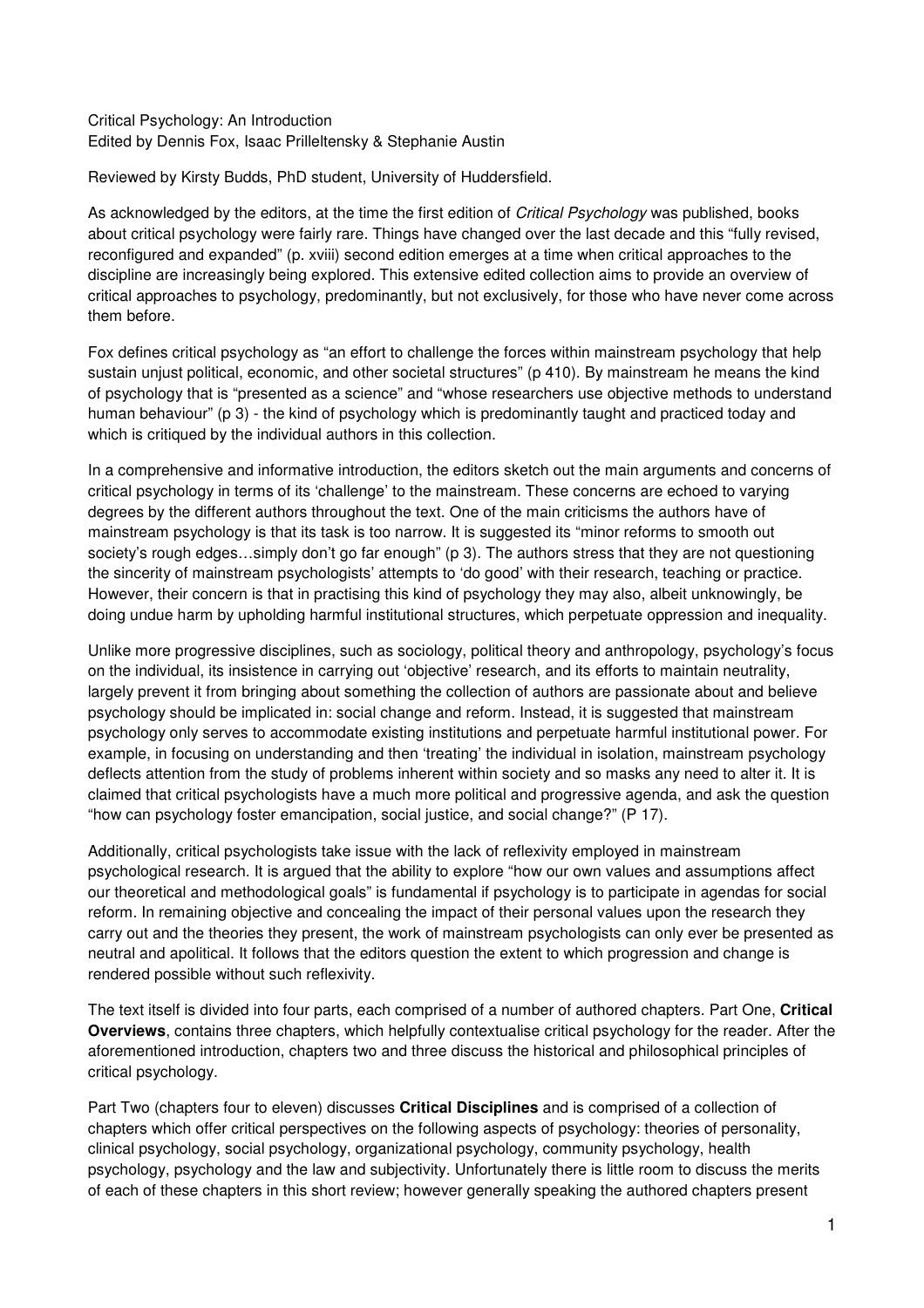clear critiques of mainstream psychology's approach to each subdiscipline, whilst offering critical alternatives. For example, in chapter nine, Kerry Chamberlain and Michael Murray talk us through some interesting developments in critical health psychology. The authors begin by suggesting that health psychology "developed within the sphere of psychology at large" (p 145) and as such subscribed to the scientific assumptions and methods of mainstream psychology, focusing on "measuring, predicting and changing health and illness behaviours" and seeking "the truth about the relationship between psychological factors and health" (p 145). However, since its first development, an increasing number of critical approaches to health psychology are emerging as a response to the suggested limitations of the mainstream. In alignment with a more general concern in critical psychology, as outlined above and elsewhere in this text, it is suggested that too little attention is given to social and cultural affects upon health and illness. Instead, health psychology is said to focus too much upon the individual, which, it is argued, has contributed to an ideology, related to increasing medicalisation, whereby people experience a sense of personal responsibility and control over their own health, effectively removing the responsibility of the system.

As a response to this, critical health psychologists wanted to bring context back into the study of health. Opposing mainstream psychology's approach in looking at health or illness as variables to be measured, critical health psychologists believe understandings of health and illness are constructed in interactions. This, it is suggested has led to an increase in the use of qualitative methodologies in health psychology with a view to understanding experiences of health and illness. Further critical approaches discussed in the chapter include participatory action research and performance-based arts approaches, both of which are focused on working with, and promoting the health of, communities rather than individuals. These methods are discussed with reference to their potential to facilitate social change and alleviate oppression and disadvantage in certain communities – something as "agents for social change" (p 4) many critical psychologists concern themselves with.

Part Three (Chapters 12 to 18) provides an overview of **Critical Social Issues**, and includes an exploration of the role of mainstream psychology in perpetuating inequality and oppression on the basis of the following categories: race and racism, class, gender, mental health and disability. In addition, the role of psychology in the movement from colonisation to globalisation and the psychological impact of war on communities are discussed here. Again, there is little room to provide a detailed discussion of each of these chapters, but all implicate the role of critical psychology in these areas in contributing to social action and social change, with a view to challenging oppression and inequality. For example, in chapter twelve, Kevin Durrheim, Derek Hook and Damien Riggs critique mainstream psychology's approaches to the issue of racism, before discussing the benefits of a critical psychology approach. Firstly, they define 'traditional' or mainstream explanations of racist behaviour in terms of either personality traits or cognitive structures. Both of these perspectives are discussed by the authors as being too individualistic and are criticised for their limited scope for social change. It is suggested, for example, that in explaining racist behaviour in terms of something inherent within the individual, we may not attend to those social situations where racism may arise in the absence of people with particular 'racist' personality traits. The authors then outline critical approaches to racism, which look at how racism can be perpetuated in a variety of different verbal and nonverbal social interactions and can be understood "as the product of collective understandings of racial categories" (p 205). In looking at racism as emerging from social interaction in this way, the authors are then able to sketch out some possibilities for tackling racism in terms of disrupting the social action in which it occurs.

The final part of the text outlines **Critical Practice** in psychology. These chapters give an overview of the approach taken by critical psychologists in producing theory, conducting research and practicing psychology. The various authors discuss the ways in which psychology can be implicated in striving for social change and also allude to some of the problems critical psychologists may come across in practice.

This text provides a comprehensive overview of the issues and concerns of critical psychology. However, a limitation of this 'critical' approach to psychology, and a potential barrier for those still siding with the mainstream, may be the sheer variety and diversity in critical approaches offered. The editors admit that